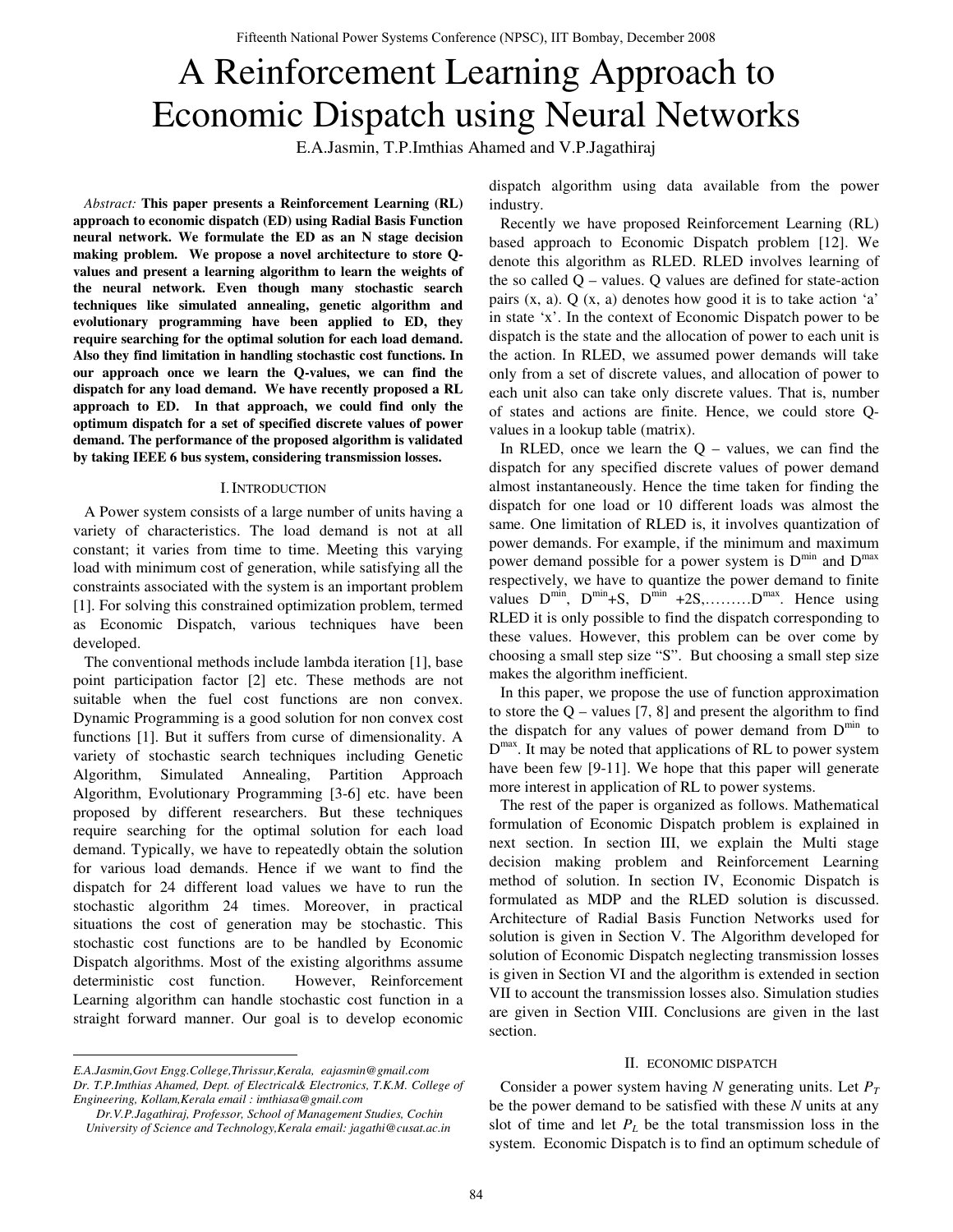power allocation among these *N* units. The allotment should be in such a way that the cost of generation should be minimum. At the same time, generating unit power constraints should also be met.

 The objective function of Economic Dispatch problem is the total cost for supplying the demanded load  $C_T$ . The problem is to minimize

$$
C_T = \sum_{i=1}^{i=N} C_i(P_i) \tag{1}
$$

$$
s.t. \quad \Sigma(P_i) - P_T - P_L = 0 \tag{2}
$$

$$
P_i^{min} \le P_i \le P_i^{max} \text{ for } i = 1 \text{ to } N \tag{3}
$$

### III. MULTI STAGE DECISION MAKING PROBLEM AND REINFORCEMENT LEARNING

To make the paper self contained and introduce notations used let us consider an N stage decision making problem. Let the system be in state  $x_0$  in stage 0. If we take an action  $a_0$ system will move to state  $x_1$ . When the system moves from  $x_0$ to  $x_l$ , it will incur a cost  $g(x_0, a_0, x_l)$ . In general, in the  $k^{th}$  stage, let the system be in state  $x_k$ . If we take an action  $a_k$ , system will move to state  $x_{k+1}$  and will incur a cost of *g* ( $x_k$ ,  $a_k$ ,  $x_{K+1}$ ). For an N stage MDP, system will reach an absorption state in stage N.

MDP is the problem of finding actions  $a_0$ ,  $a_1$ ,  $a_2$ , ..... $a_{N-1}$ , such that the total expected cost  $E\left[\sum_{k=0}^{k=N-1} g(x_k, a_k, x_{k+1})\right]$  is minimised. In general, the cost  $g(x_k, a_k, x_{k+1})$  could be a random variable.

When the system is in state *x*, we will take an action *a* based on some rule or "policy". In RL literature, the policy is denoted by  $\Pi$  ( ). Thus, if we are following a policy  $\Pi$  ( ), the action taken in state *x* is  $\Pi(x)$ . We can think of  $\Pi$  as a mapping

 $\Pi : \chi \rightarrow \mathcal{A}$ 

where  $\chi$  is the state space and  $\mathcal A$  is the action space. In RL literature [7, 8] there are several algorithms to find optimal policy. Here, we explain one such algorithm, the Q learning algorithm.

Q learning algorithm involves learning the Q values for all state action pairs. Q value for a state action pair *(x , a)* is defined as the total expected cost, if we start from state  $x$ , take an action *a* thereafter follow the optimal policy.

 $Q(x, a) = E\left[\sum_{k=0}^{N-1} g(x_k, a_k, x_{k+1})\right]$ ,

 $x_0 = x$ ,  $a_0 = a$   $a_k = \pi^*(x_k)$ Suppose we know the Q values for all actions possible in state  $x'$ . That is, suppose we know  $Q(x', a_1), Q(x', a_2), \dots, Q(x', a_m)$  where  $\{a_1, a_2, \dots, a_m\}$  $a_2$ , ..........*a<sub>m</sub>* are the possible actions in state  $x'$ . Then we can find the optimal policy or best action at state x' as

 $\Pi(x') = argmin_{a'} Q(x', a')$ . Thus by learning Q-values for different possible state – action pairs, we can find the optimal actions.

### IV. ECONOMIC DISPATCH AS A MILTI STAGE DECION MAKING PROBLEM AND SOLUTION THROUGH RLED

In this section, we show how ED can be modelled as a MDP. We also briefly present RLED. Consider a power system with *N* generators  $G_1, G_2, \ldots, G_N$  which has to share a total load  $P_T$ . This problem is treated as an N stage problem. At each stage of the MDP, a decision is made which correspond to an allocation to one among the N units. In order to apply the RL

strategy, we should identify the state space and action space at each of these N stages.



Fig. 1 MULTI STAGE PROBLEM STRUCTURE

The state of the system at each stage  $i$ , is denoted as  $D_i$ , where  $D_i$  is the power to be scheduled among  $N -1-i$ generating units. That is, in the first stage state  $D_1 = P_T$  is the power to be scheduled among the N generating units.

The state space at stage *i* is limited by the minimum and maximum values  $D_i^{min}$  and  $D_i^{max}$ . When an action or allocation is selected at stage *i*, it should satisfy basically two conditions. First, the remaining *N-1-i* Units should have at least their minimum generation levels to be allocated since they are already decided to be on line. Secondly, all these *N-1 i* units can generate only up to their maximum limit. Thus the possible states at each stage *i* is decided by the minimum and maximum amount of power that can be generated by the *N–1– i* generating units. Therefore,

$$
D_i^{min} = \sum_{k=i}^{k=N} P_i^{min}; \qquad D_i^{max} = \sum_{k=i}^{k=N} P_i^{max} \tag{4}
$$

When we choose step size as  $S_i$  *MW*, then there will be  $m_i =$  $(D_i^{max} - D_i^{min})$  /  $S_i$  different possible states for state  $D_i$ . State space at stage i,  $\chi_i = \{D_i^{min}, D_i^{min} + S_i, \dots, D_i^{max}\}\$ 

In general at any stage *i*, system will be in any one of the possible states  $D_i \in \mathcal{X}_i$ . The next step in the MDP is to apply an action  $a_i^k$  from the permissible action set  $A_i$ . For the same, we identify the set of permissible actions at each stage of the system. In this MDP, we take an action as allocation of power. At stage *i*, action  $a_i^k$  is one of the possible allocations to  $i^h$ unit. For making the action set finite, we discretise the action space. If  $S_a$  is the step size chosen for the action set, then at any stage *i*, the action set  $A_i \in \{P_i^{min}, P_i^{min} +$  $S_a$ ...  $P_i^{max}$  }. The maximum number of possible actions will *be*  $n_i = (P_i^{max} - P_i^{min}) / S_a$ .

Then the learning proceeds as follows. The state of the system at the first stage is  $D_1 = P_T$  (note that  $P_T = P_I + P_2$ + .......... $P_N$ <sup>\*</sup>. In the first stage, system choose an action  $a_1^k \in$  $\mathcal{A}_1$  and hence the power allocation to first unit  $P_1 = a_1^{\overline{k}}$  is decided. On taking an action the system moves to the next stage with state as  $D_2$  and incur a cost of  $g(D_1, a_1^k, D_2)$ . Here  $D_2 = D_1 - P_1$  and *g (D<sub>1</sub>, a<sub>1</sub><sup>k</sup>, D<sub>2</sub>)= C<sub>1</sub>(P<sub>1</sub>), cost of generating*  $P_1$  units of power by generator  $G_1$ . In the second stage, decision making problem is similar. We have *N -1* generating units,  $G_2$ ,  $G_3$ ,............. $G_N$ . These generators together should supply  $D_2$  units of power. In the language of MDP, the new state is  $D_2$  and the decision maker has to take an action  $a_2^k \in$  $\mathcal{A}_2$  and system will move to  $D_3$  with an incurred cost of *g* ( $D_2$ )  $a_2^k$ ,  $D_3$ ) =  $C_2$  ( $P_2$ ) (Where P<sub>2</sub>=  $a_2^k$ ) This proceeds until all the allocations  $(P_1, P_2, \ldots, P_N)$  are over.

 $*$  In our notation,  $P_1$ ,  $P_2$ , ........, $P_N$  etc. are variables.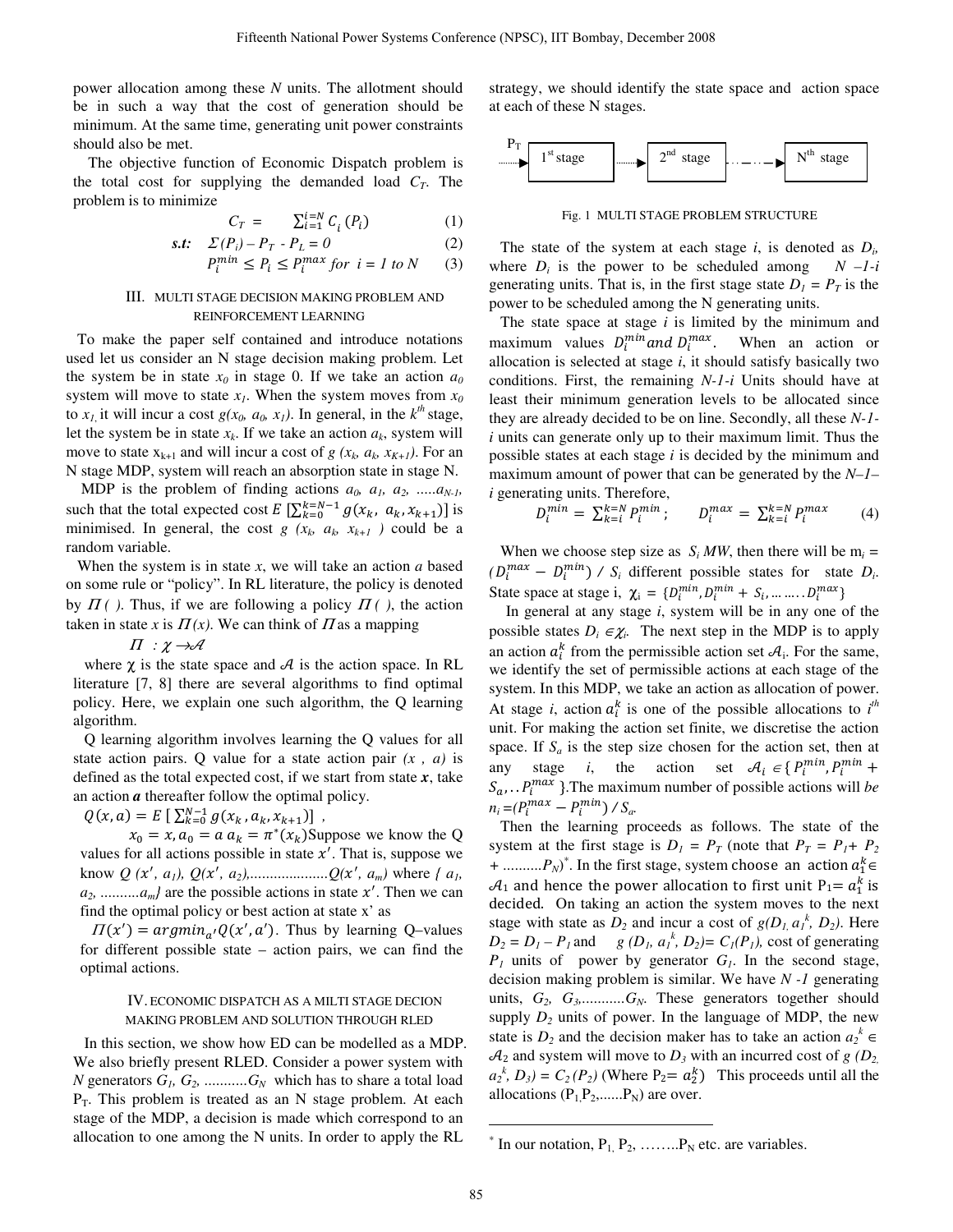When  $\chi_i$  and  $\mathcal{A}_i$  are treated as finite or having discretised values as explained above, we have a finite number of state – action pairs at each stage. Then the Q values can be stored in a table and during the policy retrieval phase, using the look up table best action *ai* (having minimum Q value) corresponding to any state  $D_i$  can be obtained. Here we consider  $D_i$  values as continuous in the range  $D_i^{min}$  to  $D_i^{max}$ . Since the input space is continuous, it is not possible to store Q values in a table. So we represent Q–values using a parameterised class of functions  $\{Q(D_i, a_i, \theta): \theta \in \mathcal{R}^d\}$ , where  $\theta$  is a parameter vector. Now learning optimal Q values involve learning the optimal parameter vector  $\theta^*$  such that  $Q(D_i, a_i, \theta^*)$  is a good approximation of  $Q^*(D_i, a_i)$ .

There are many parameterized classes of functions that one can consider while looking for an approximating function. Here, we use Radial Basis Function (RBF) neural network [13,14].

In most applications, where neural networks are used for function approximation, one requires a set of training data. In our context, we require training set of the form  $\zeta$  ( $D_i$ ,  $a_i$ );  $Q^*(D_i, a_i)$  >; *i*=1, 2,.....*N*}. However, we do not know  $Q^*(D_i, a_i)$  $a_i$ ) for any  $(D_i, a_i)$ . Thus, we cannot use any standard supervised learning algorithm. Here we develop a Reinforcement Learning algorithm for training the RBF network.

#### V. ARCHITECTURE OF THE RBF NETWORK

Next step is to choose a suitable architecture of the RBF network in order to store the  $Q$  – values. We model N unit power system, as N stage decision making problem. At each stage we are having state space  $\chi_i$  and action space  $A_i$ . In order to store the Q values we use RBF networks. In this N stage problem we need N RBF networks. RBF network of each stage consists of an input layer, hidden layer and an output layer. The input layer is made up of a single node for connecting the input state variable  $(D_i)$  to the network. As explained earlier  $D_i$  can take any of the possible values in the range  $D_i^{min}$  to  $D_i^{max}$ . With a chosen value of diascretisation step S, the hidden layer consists of  $m_i$  hidden nodes. This layer applies a non linear transformation from the input space to the ' $m_i$ ' dimensional hidden space,  $\mathcal{R}^{m_i}$ . Number of output nodes is decided by the number of actions since each output represents a Q value,  $Q(D_i, a_i^k)$ . Therefore output layer consists of  $n_i$  linear nodes (the maximum number of possible actions decided by  $P_i^{min}$  and  $P_i^{max}$  and step size  $S_a$ ) which combine the outputs of hidden nodes .

The architecture of the RBF network for the first stage is given in fig (2). The input to this RBF network is  $D<sub>l</sub>$ , the total power to be scheduled among generators *G1,*   $G_2$ , ......... $G_N$ . The output of the network is  $Q$  ( $D_1$ ,  $a_1^1$ ,  $\theta$ ),  $Q$  $(D_1, a_1^2, \theta)$ ,  $\ldots$ ,  $Q(D_1, a_1^{n_i}, \theta)$  where  $n_i$  is the number of actions or power allocations possible in the first stage. In general, the  $k^{th}$  output of the RBF network at  $i^{th}$  stage is given by the expression:

$$
= \sum_{j=1}^{j=m_i} W_{Q_i} [k][j] * \phi_i^{j}(D_i)
$$
 (5)



#### Fig 2 RBF NETWORK FOR STAGE 1.

where  $W_{Q_i}$  is  $n_i \times m_i$  matrix of reals, and  $W_{Q_i}[k][1]$ ,.......  $W_{Q_i}[k][m_i]$  are the weights connected to the  $k^{\text{th}}$  output unit; and  $\{\phi_i^j, j = 1, \dots, m_i\}$  is a set of  $m_i$  radial basis functions which constitute the  $m_i$  hidden units at  $i^{\text{th}}$  stage.

We use the Gaussian function as the RBF. Then the output of  $j^{\text{th}}$  RBF (ie,  $j^{\text{th}}$  hidden unit) is given by,

$$
\phi_i^j (D_i) = exp ((D_i - c_i^j)^2 / 2\sigma_i^2)
$$
 (6)

where  $c_i^j$  is the centre of  $j^{\text{th}}$  RBF at *i*<sup>th</sup> stage and  $\sigma_i$  is the width of the RBFs at  $i<sup>th</sup>$  stage. It may be noted that centers of all *mi* RBFs at a particular stage is chosen to be the same. Substituting  $\phi_i^j$  (*D*<sub>i</sub>) from eqn (6) to equation (5) we get,

$$
Q(D_i, a_i^k, \theta) = y_i^k
$$
  
=  $\sum_{j=1}^j i^{m_i} W_{Q_i} [k][j] \exp (D_i - c_i^j)^2 / 2\sigma_i^2$   
where  $k = 1,...n_i$  (7)

The RBF network at  $i<sup>th</sup>$  stage as described above is thus completely specified by the parameter vector

 $\theta = [c_i, \sigma_i, W_{Qi}]$ Where  $c_i = \int c_i^1, c_i^2, \dots, c_i^m{}^i$ 

 $W_{Qi} = \{ W_{Qi} [k][j], k=1, \ldots, n_i, j=1, \ldots, m_i \}$ 

Thus, finding a good approximation of the Q value function using the RBF network involves finding the optimum parameter vector  $\theta^* = [c^*, \sigma^*, W^*]$ .

#### VI. LEARNING ALGORITHM FOR ECONOMIC DISPATCH

In the previous section we concluded that finding the optimum parameter vector  $\theta^* = [c^*, \sigma^*, W^*]$  is the task to be resolved in finding the good approximation of the Q value function. Now we explain how to find the optimal parameters,  $c^*$ *,*  $\sigma^*$ *,* and  $W^*$ .

In the RBF network described above, adjusting the weights associated with a given basis function, say *j* th basis function at *i*<sup>th</sup> stage, will effect the value of the output only in a small region around the centre of  $j^{\text{th}}$  RBF,  $c_i^j$ . (For a value of input  $D_i \in \chi_i$ , away from  $c_i^j$ ,  $exp((D_i - c_i^j))^2/2\sigma_i^2)$  will be almost zero). This feature of RBF network structure which indicates that each hidden layer neuron can be viewed as approximating the target function over a small region around its centre makes it possible to place the centres on a uniform grid spacing in order to get a better interpolation of the input.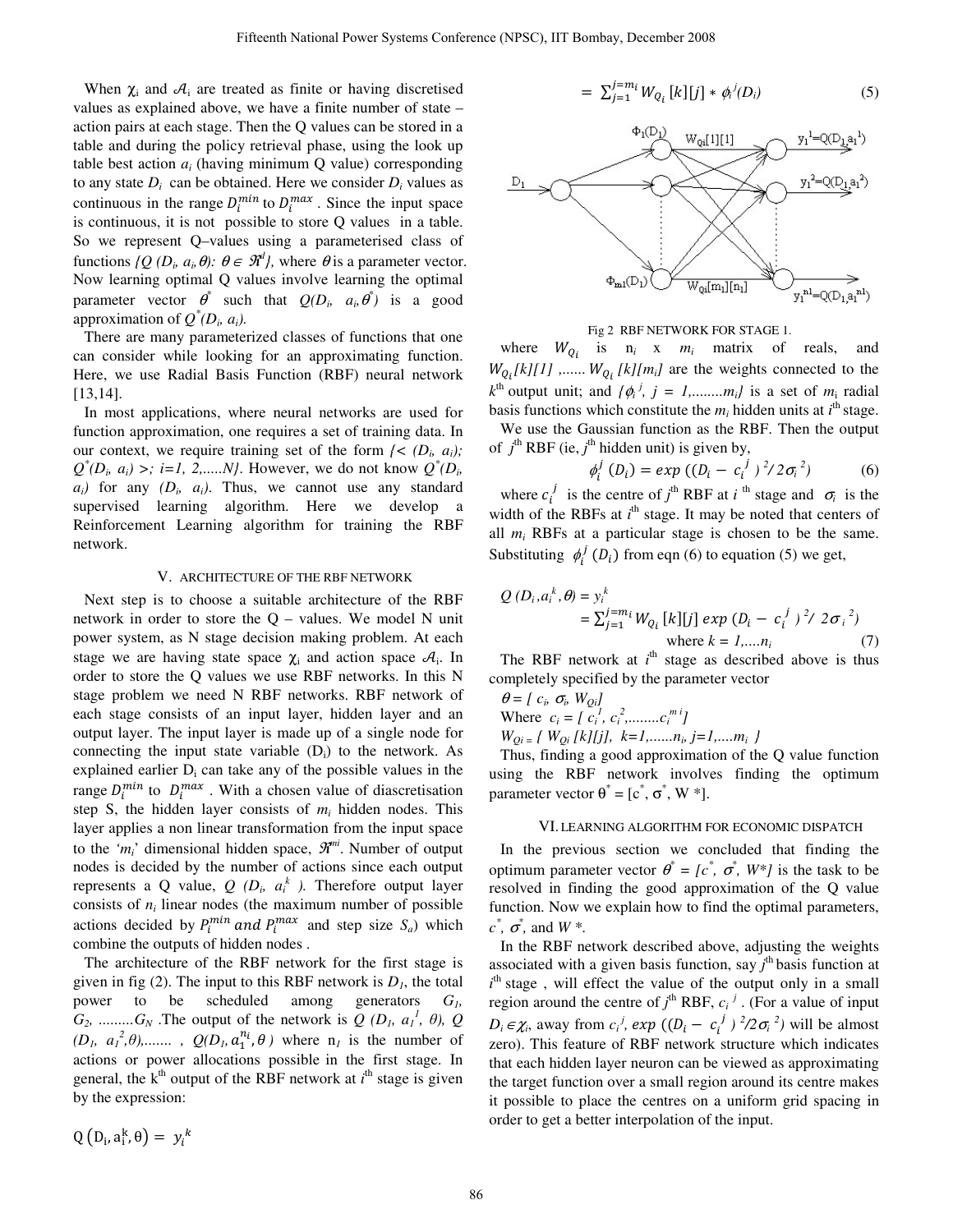In the case of Economic Dispatch problem, we fix the number of hidden units based on the generation limit constraints. The input to this  $i^{\text{th}}$  RBF network  $(D_i)$  is the fraction of the demanded power yet to be distributed among the remaining *N–i* units. Therefore, number of hidden units in each RBF network depends upon the maximum and minimum possible demand at that particular stage. i.e., for *i th* stage*,* it depends on the values of  $D_i^{min}$  and  $D_i^{max}$ , where  $D_i^{min}$  is the minimum load demand possible to be met with  $N - i$  units yet to be allocated and  $D_i^{max}$  is the maximum value possible. Also at each stage, the input state  $D_i$  is decided by the actions or allocations made at the previous stages.

For the first stage or first RBF network, the input will be equal to the power demand '*PT'*.

*i.e.,*  $D_1 = P_T$ 

Minimum and maximum ranges of demand power possible are given by equation (4). The number of hidden nodes is decided by the width  $D_i^{max} - D_i^{min}$ . We take the  $m_i$  centres to be uniformly distributed in the interval between  $D_i^{min}$  and  $D_i^{max}$ . For the later stages the range  $D_i^{max} - D_i^{min}$  reduces. Therefore as *i* approaches *N*, number of centres (and thus hidden nodes) can be reduced.

Once the number of hidden nodes is fixed, we find the distance between centres of Gaussian functions as,

 $g^{i} = (D_{i}^{max} - D_{i}^{min}) / (m^{i} - 1)$ 

 $m^i$  – Number of RBF centres at  $i^{\text{th}}$  stage.

Then the optimal values for the  $m^i$  centres of the i<sup>th</sup> RBF network  $(c_i^*)$  are chosen uniformly distributed between  $D_i^{min}$ and *Di max* as

 *{ Di min, Di min + gi , .......................... Di max }* 

Next is to find the optimum values for the width of the RBF networks at the different stages. Since the centres of the Gaussian functions form a uniform grid, width of the Gaussian function  $(\sigma)$  is taken as a suitable multiple (spread factor) of the distance between the centres. That is,  $\sigma$  = spread factor \* distance between centres. The spread factor can be chosen in the range  $0.5 - 1.5$  based on the complexity of the problem. Value of 0.7 is found to be sufficient for most problems.

Since we had fixed the values for  $c_i^*$  and  $\sigma_i^*$ , our task of learning now reduces to finding the optimum value for the third element in the optimum parameterised vector  $\theta^*$ ,  $W_{Qi}^*$ . In other words, problem reduces to learning the weights of the Neural Network at each stage,  $W_{oi}[k][j]$ ,  $k=1,...,n_i$ ;  $j=1,...,m_i$ .

We make the network to learn the optimal values for the weight elements  $W_{Qi}$  [k][j] such that  $y_i^k$  would be a good approximation of  $Q^*(D_i, a_i^k)$ . If we know the  $Q^*$  values for each stage corresponding to a large number of state action pairs, we can go for supervised learning of the weight matrix  $W_0^*$ . But the Q values are unknown and therefore we cannot proceed in this direction. Hence we employ reinforcement learning algorithm for training the RBF network.

In the standard Q learning method [8], updating of Q value at each iteration '*n'* is given by the equation:

$$
Q^{n+1}(x_i, a^k) = Q^n(x_i, a^k) + \alpha(g(x_i, a^k, x_{i+1}) + \gamma min_{a \in A^{i+1}} Q^{n+1}(x_i, a^{\prime}) - Q^n(x_i, a^k))
$$

Here  $\gamma$  is the discount factor which accounts for future effects and  $\alpha$  is the step size of learning.

In this context, for learning the weight vector elements, we make use of Q learning method for updating the weights. It may be recalled that in our architecture, there are *N* RBF networks. The update equation for  $W_{0i}$  for  $i = 1, ..., N-1$  and *i = N* are different. The two sets of update equations are given below.

*Update equation for*  $W_{0i}$ ,  $i = 1, ..., N-1$ 

In the network, if the current state is  $D_i$  and the action is  $a_i^k$ , then we want the updating to be localized to the output node  $y_i^k = Q(D_i, a_i^k)$  or in other words the weight values connected to  $y_i^k$  need only be modified while keeping the remaining weight values unchanged.

Since  $y_i^k = \sum_{j=1}^{j=m_i} W_{Qi} [k][j] \phi_j(D_i)$ , to change  $y_i^k$  we need to modify  $W_{0i}$  [k][j],  $j = 1, \dots, m_i$ .

Also  $W_{Qi}[1][j], l=1, \ldots, n_i, l \neq k$  should remain unchanged. That is,  $W_{0i}^{(n+1)}[kl][j] = W_{0i}^{(n)}[kl][j] + \Delta W_{0i}^{(n)}[kl][j], j = 1, \dots, m_i$  $W_{0i}^{(n+1)}$  [*l*][*j*  $W_{0i}^{(n)}$  [*l*][*j*]  $l = 1,...n_i$  and  $j = 1,...,m_i$ ,  $l \neq k$ . (8)

Now let us find  $\Delta W_{0i}^{(n)}$  [k][j]. Our aim is to minimize the error in the output ( $y_i^{k*} - y_i^k$ ), and in the  $n^{th}$  iteration we have an estimate of this error given by

$$
g(D_i, a_i^k, D_{i+1}) + \gamma min_{a' \in A_{i+1}} Q_{i+1}^n (D_{i+1}, a', W_{Qi}^{(n)}) -
$$
  
 
$$
Q^{(n)}(D_i, a_k, W_{Qi}^{(n)}).
$$

Hence, 
$$
\Delta W_{Qi}^{(n)}[k][j]
$$
 is given by:  
\n
$$
\Delta W_{Qi}^{(n)}[k][j] = \alpha [g(D_i, a_i^k, D_{i+1}) + \gamma min_{a' \in A_{i+1}} Q_{i+1}^n (D_{i+1}, a', W_{Qi}^{(n)}) - Q^{(n)} (D_i, a_k, W_{Qi}^{(n)})] \emptyset_j(D_i)
$$
\n(9)

## *Update equation for W<sub>ON</sub>*

For the last stage, since we have only a single unit to schedule, there is no choice of action but to allocate the power  $D_N$  itself, action  $P_N = a_N^k = D_N$ . Then the *look ahead* term  $Q_{i+1}^n(D_{i+1}, a', W_{0i}^{(n)})$  is zero in the update equation. Therefore update equation is expressed as:

$$
W_{QN}^{(n+1)} [k][j] ) = W_{QN}^{(n)} [k][j] + \Delta W_{QN}^{(n)} [k][j],
$$
  
where,  

$$
\Delta W_{QN}^{(n)} [k][j] =
$$
  

$$
\alpha [g(D_N, a_i^k, D_{N+1}) - Q^{(n)} (D_N, a_N^k, W_{Qi}^{(n)})] \emptyset_j (D_N)
$$
 (10)

At each step of the iteration, the weight values are updated and as learning progresses, *Q* values will approach to *Q\**. The selection of Gaussian distribution function as the functions defining the hidden nodes, make the updating a localized task which in turn improves the computational efficiency.

Once the learning is completed, we get the allocation schedule by just retrieving the action element at each stage which corresponds to minimum Q values (greedy action). The entire algorithm for finding the optimum allocation schedule is having two phases: learning phase and policy retrieval phase and are given in algorithms I & II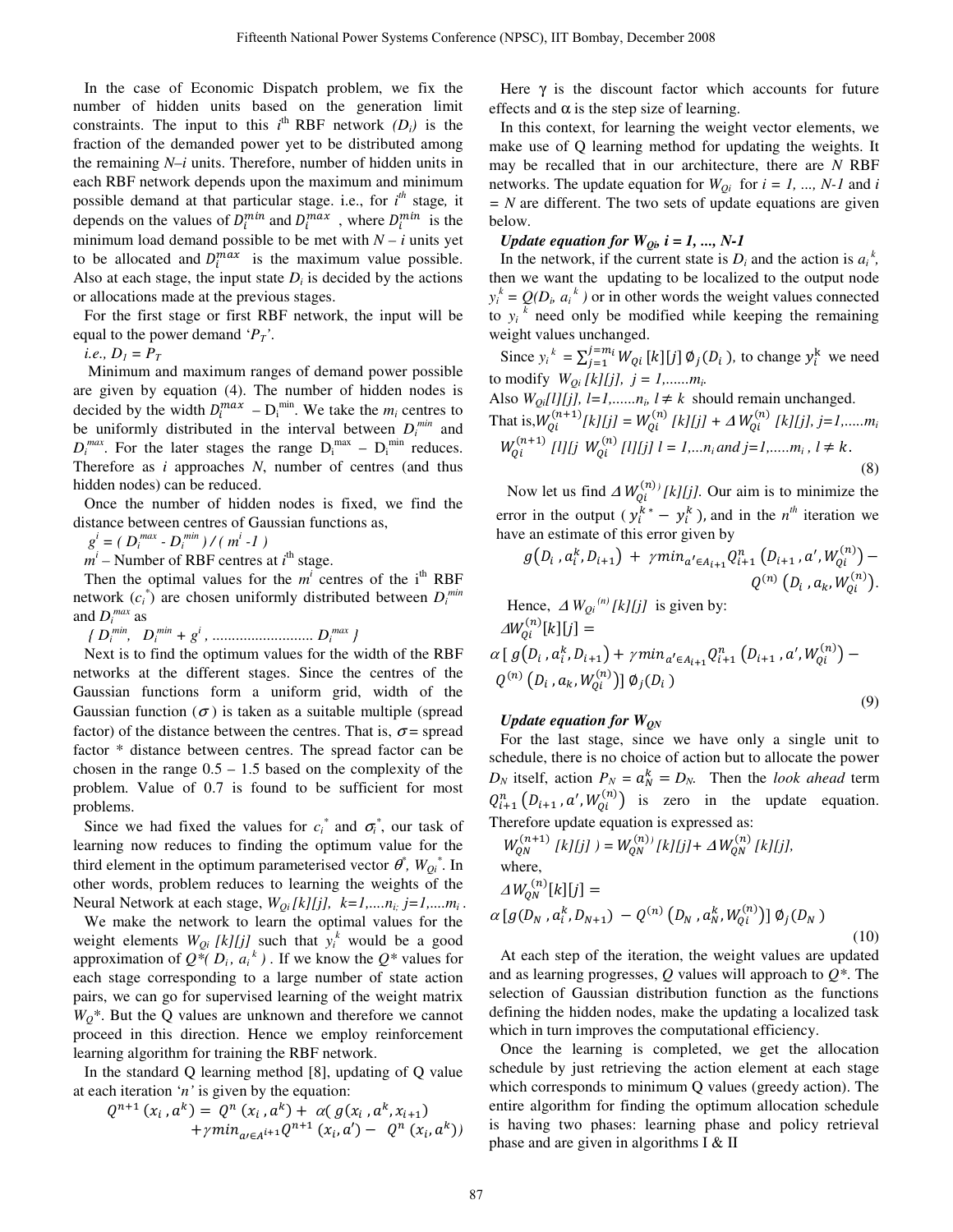#### ALGORITHM I LEARNING PHASE

*Read the parameters of the RL algorithm Read the Generating unit details For each of the N stages Do* 

 *Find Dmin and Dmax*

*Fix suitable number of hidden nodes for each RBF network Find the different centres of the RBF network Choose a suitable action step Sa Find the set of actions at each stage and thus number of output nodes for each network Initialize all the weight matrix elements as zero* 

 *End Do* 

*For iteration =1 to max\_iteration* 

*DO* 

 $P_T = rand (D_1^{min}, D_1^{max})$ *Initialize state of the system,*  $D_1 = P_T$  *For i =1 to N-1 Do Find the permissible action sub set*  $\mathcal{A}_i$ *Select an action*  $a_i^k$  *from the permissible action set*  $\mathcal{A}_i$ *using* ∈ *- greedy strategy Find the allocation for i*<sup>th</sup> unit,  $P_i = a_i^k$ *Find the cost of generation*  $C_i$  ( $P_i^k$ ) Update the weight vector elements connected to  $y_i^k$ *using equation (8)& (9) Update the state,*  $D_{i+1} = D_i - P_i$  *End Do* 

*For stage =N* 

```
a_N^k = D_N^k
```
*Update the weight vector elements connected to*  $y_N^k$  *using equation (10)* 

 *END DO* 

## ALGORITHM II

#### RETRIEVING POLICY

*Read the load demand value D Intial demand*  $D_1 = D$ *For*  $i = 1$  to N *Do* 

*Compute the Q values corresponding to different actions Find the action with minimum Q value, argmin* $Q(D_i, a_i^k)$ *Allocation*  $P_i = a_i^k$  $D_{i+1}= D_i - P_i$ *End Do* 

## VII. LEARNING ALGORITHM WITH TRANSMISSION LOSSES CONSIDERED

Now we extend our previous algorithm in order to incorporate the losses in the transmission system. We use the B matrix loss formula for calculating the loss MW at each step. We find the dispatch of the different possible load values considering transmission losses as described below.

We execute Algorithm I to learn the Q values. The optimum generation schedule corresponding to a load demand  $D_1 = P_T$ is obtained by running the algorithm II. Then from the optimum allocation obtained, corresponding loss is calculated using B coefficients. The demanded power is then modified as

 $D_1 = P_T + Loss$ . Then the dispatch is again obtained for the power  $D_1$  using algorithm II. The loss is again calculated and the change in loss between two successive iterations is found out. This is continued until the difference in loss between two successive iterations become negligibly small. The above procedure is continued for all the load values in suitable steps.

## VIII. SIMULATION AND RESULTS

In this section, simulation results of the constrained Economic Dispatch problem of IEEE six bus system are demonstrated. The algorithm is applied to obtain the schedule for several load values. A comparison is carried with other recent technique.

The fuel cost curve of the units is represented by a third order polynomial function [5]. The associated fuel cost coefficients and B-matrix parameters are given in Table I. We find the dispatch for various load values ranging from minimum demand possible to maximum value possible.

In order to apply the new algorithm, first we should fix the parameters of the RBF networks. One important parameter we should fix is the number of centres. As mentioned in the previous section, number of centres depends on the input space or the range between  $D_i^{min}$  and  $D_i^{max}$ . We calculate the range of demand input to each stage as

$$
D_1^{min} = 400 \t D_2^{min} = 300 \t D_3^{min} = 200
$$
  

$$
D_1^{max} = 2000 \t D_2^{max} = 1500 \t D_3^{max} = 1000
$$

Since the range of input power to the different RBF networks are different, for increasing the computational efficiency, we select more number of centres at the initial stages compared to later ones. Here we choose the number of centres as 80, 60 and 40. Once we fix the number of centres, to get the width of the RBF networks, a suitable spread factor is to be selected. Spread factor decide the percentage of overlapping between two successive functions. By trial and error spread factor of 0.7 is selected in all the RBF networks. Next is to fix the output nodes. For this, a suitable action step  $S_a$  is to be selected. In our simulation we choose 2 MW as the step size in order to get accuracy when transmission losses are considered. Then the umber of actions and hence number of output nodes at each stage are calculated as,

$$
n_i = \frac{\left(P_i^{max} - P_i^{min}\right)}{s_a}, \qquad i = 1...N
$$

Next, the Learning parameters of the Reinforcement Learning algorithm are decided. In case of  $\epsilon$  - greedy action selection strategy, a larger value of  $\in$  increases the exploration rate in the action space, while smaller rate increases the extent of exploitation. Therefore, initially a value of 0.5 is taken for  $∈$  providing sufficient exploration in the initial step. As the learning process proceeds, greedy action is selected with increased probability by reducing value of  $\in$  gradually.

Discount parameter  $\gamma$  accounts for the discount to be made in the present state for accounting of future reinforcements and since in the case of Economic Dispatch problem, the cost